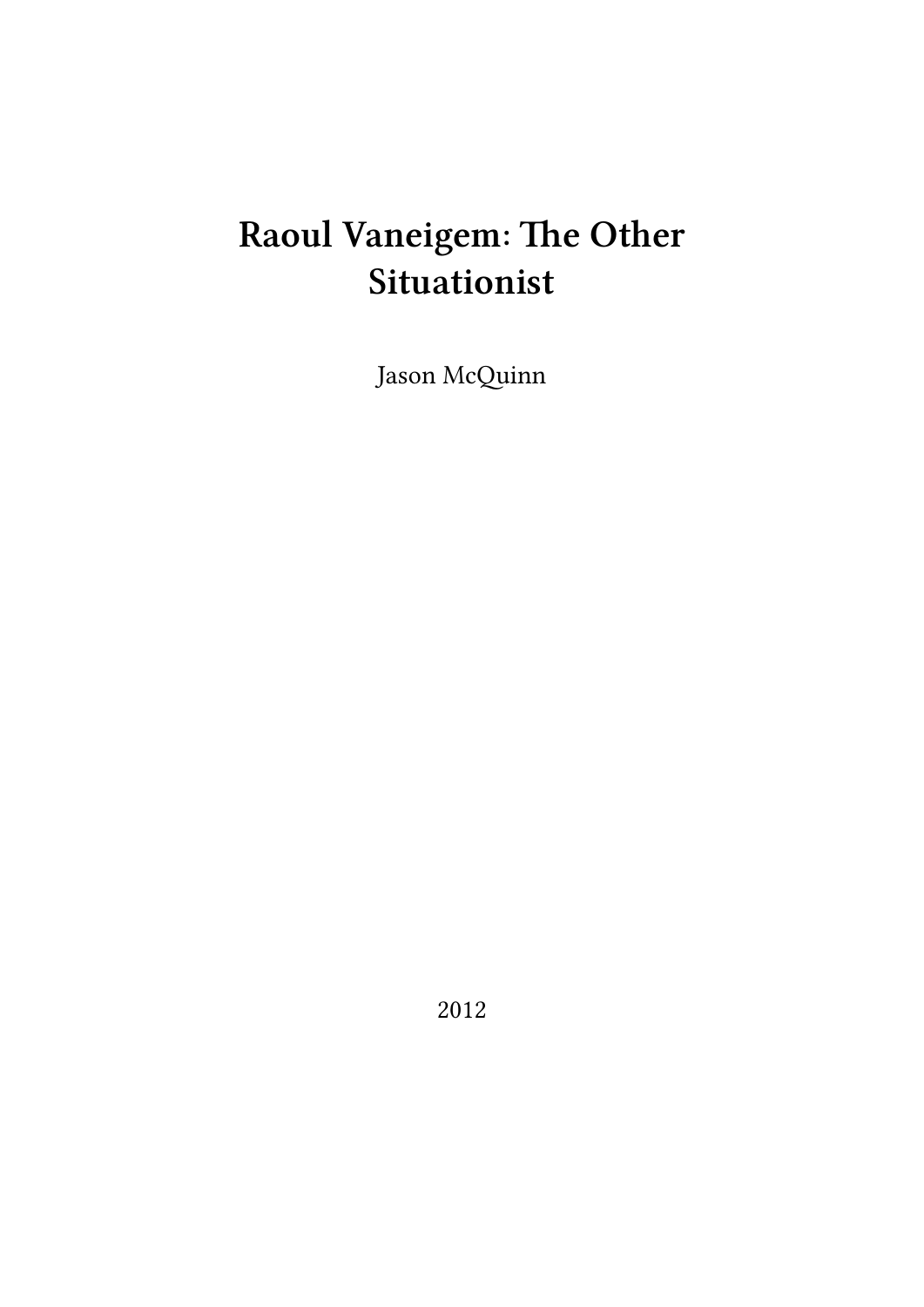## **Contents**

| The Situationist myth $\dots \dots \dots \dots \dots \dots \dots \dots \dots \dots \dots$ |  |
|-------------------------------------------------------------------------------------------|--|
|                                                                                           |  |
| The SI theorists: Guy Debord or Raoul Vaneigem 8                                          |  |
| Raoul Vaneigem and the revolution of everyday life 10                                     |  |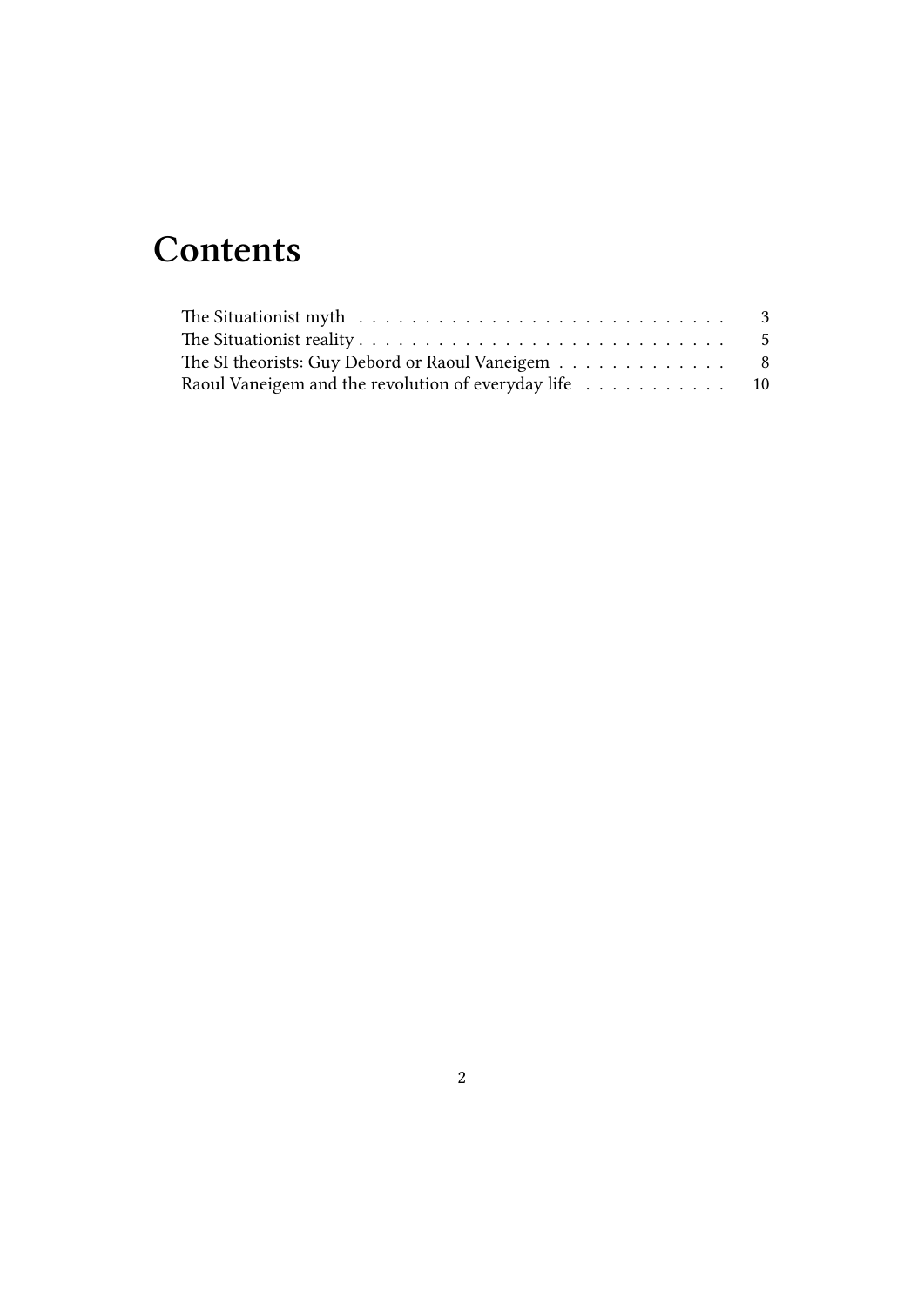Raoul Vaneigem's *Treatise on Etiquette for the Younger Generations*<sup>1</sup> has, despite its epochal importance, often been overshadowed by Guy Debord's equally significant *Society of the Spectacle*. And Vaneigem himself, along with his wider insurrectionary and social-revolutionary contributions, has too often also been overshadowed by Debord's very successfully self-promoted mystique. As a result Vaneigem's contributions have been rather consistently under-appreciated when not at times intentionally minimized or even ignored. However, there are good reasons to take Vaneigem and his *Treatise* more seriously.

#### <span id="page-2-0"></span>**The Situationist myth**

A half-century ago in 1967 two related books appeared, authored by thenobscure members of the Situationist International (hereafter, the SI). Each has made its permanent mark on the world. On the one side, a slim but dense book, *The Soci*ety of the Spectacle,<sup>2</sup> appeared under the authorship of one Guy Debord-an avantgarde film-maker, but more importantly the principle theorist and organizer from its earliest days of the tiny "International" of curiously-named "Situationists." On the other side, a how-to book on living "for the younger generations," describing a surprisingly combative "radical subjectivity" in extravagant and often poetic language. The latter was originally entitled Traite de savoir-vivre a l'usage des jeunes generations, but was initially translated into English as *The Revolution of Everyday Life*, 3 appearing under the authorship of Raoul Vaneigem. Both books exemplified a savagely critical and creatively artistic, historical and theoretical erudition rare among the usual offerings of then still new New Left. But stylistically the books could hardly have been more different, though they ostensibly argue for the same end: inspiring the creation of a social revolution which would both destroy capitalism and realize art in everyday life!

Only a short year later the anarchistic (though fairly incoherent) March 22nd Movement and the charismatic "Danny the Red" (Daniel Cohn-Bendit), along with a small group of more coherently-radical, reinvented Enrages (who were proteges of the SI), helped incite spreading student protests, initially from the University

<sup>&</sup>lt;sup>1</sup> *The Treatise on Etiquette for the Younger Generations* is the title of the new LBC Books edition of Raoul Vaneigem's Traite de savoir-vivre a l'usage des jeunes generations, for which this essay was originally written as an introduction.

<sup>2</sup> *La Societe du Spectacle* was first translated into English as *The Society of the Spectacle* by Fredy Perlman and Jon Supak (Black & Red, 1970; rev. ed. 1977), then by Donald Nicholson-Smith (Zone, 1994), and finally by Ken Knabb (Rebel Press, 2004).

<sup>3</sup> *Traité de savoir-vivre a l'usage des jeunes generations* was first translated into English by Paul Sieveking and John Fullerton as *The Revolution of Everyday Life* (Practical Paradise Publications, 1979), then by Donald Nicholson-Smith (Rebel Press/Left Bank Books, 1994) and (Rebel Press, 2001).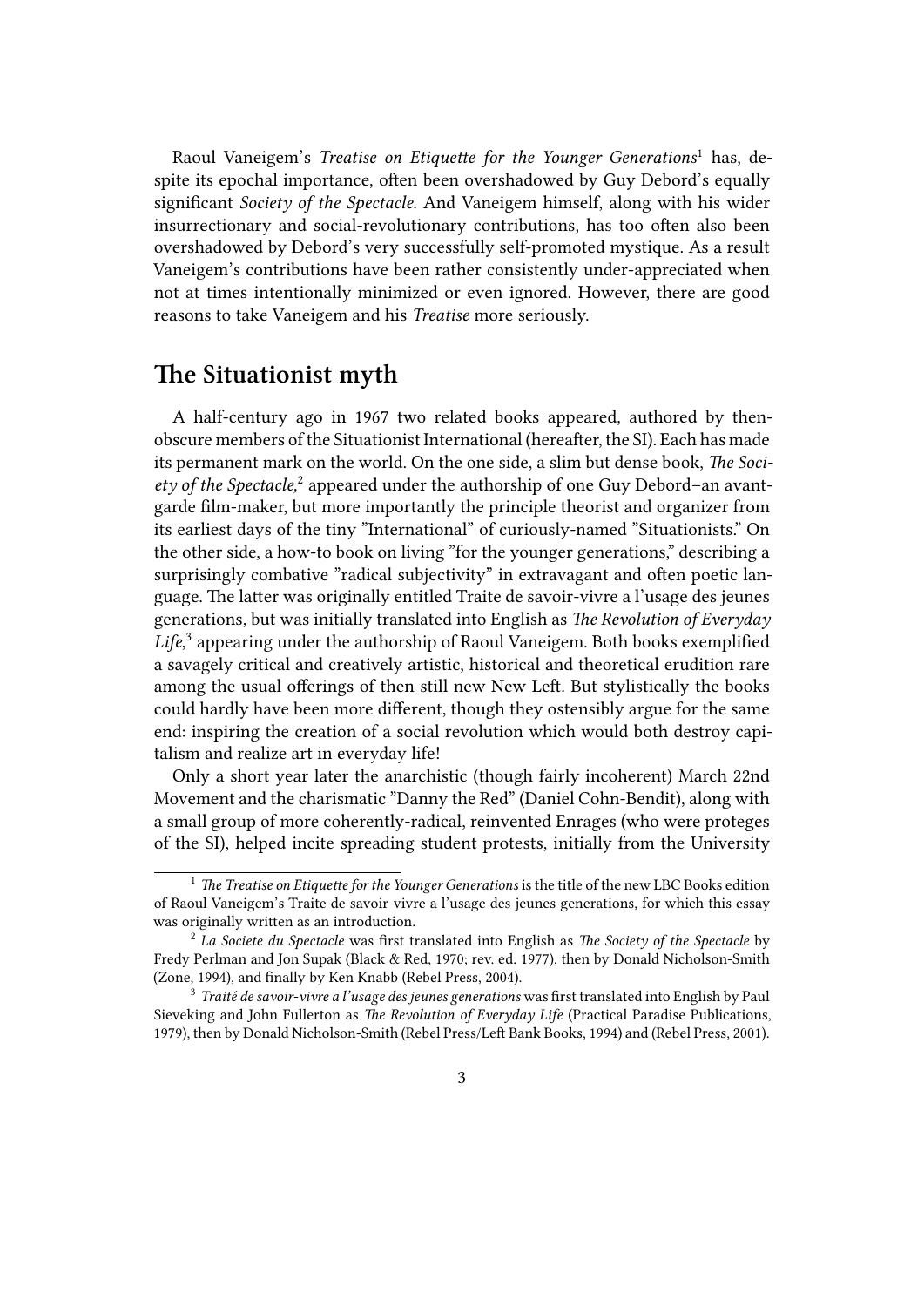of Paris at Nanterre to the Sorbonne, and then throughout France. A protest that soon led to the tumultuous–now semi-mythical–"May Days" as student strikes and street protests were amplified by a huge wave of wildcat strikes that became a general strike and severely threatened the stability of the Gaullist regime. Situationist themes more and more frequently appeared in this social ferment. They were expressed not only in SI books and pamphlets, but most importantly through increasingly widespread graffiti, posters, occupations and other interventions. "Power to the imagination." "Never work." "Boredom is counterrevolutionary." "Live without dead time." "Occupy the factories." "It is forbidden to forbid." "In a society that has abolished every kind of adventure the only adventure that remains is to abolish that society." "I take my desires for reality because I believe in the reality of my desires." "Under the paving stones, the beach." Wherever one looked the SI's slogans were urging the rebellion forward! While most other supposedly "radical" groups were peddling the same old (or the same old "new") leftist lines and rituals which usually, like the Stalinists in the French Communist Party, amounted to urging restraint and respect for their leaderships. Or at most, the urging of politicallycorrect, "responsible" agitation, respecting the limits of directly democratic procedures which tolerated the inclusion of Leninists, Trotskyists, Stalinists, Maoists and liberal reformists of all types, guaranteeing their incoherent impotence.

Only hints of social revolution were really ever in sight during the May Days, despite the recurring waves of violent street demonstrations and the widespread students' and workers' occupations that culminated in the massive (but in the end, frustratingly passive) general strike across France. However, even hints of social revolution are never taken lightly, as otherwise sober governing bureaucrats began to panic, and at least the thought of revolution began to be taken seriously by the general population. A survey immediately following the events indicated that 20% of the French population would have participated in a "revolution," while 33% would have opposed a "military intervention."<sup>4</sup> Charles De Gaulle even fled at one point for safety in Germany before returning to France once he had ensured the backing of the French military. These hints of revolution were especially powerful when much of the world was watching while experiencing its own various waves of anti-war protest, constant student and worker unrest, and a creative cultural contestation that at the time (throughout the 1960s at least) had as yet no very clear limits. Then it all quickly evaporated with the excuse of new national elections welcomed by all the major powers of the old world in France: the Gaullists, the Communist and Socialist parties, the established unions, etc.

As it turned out, in the 1960s most people in France, like most people around the world, were not ready for social revolution, though a few of the more radical

<sup>4</sup> Dogan, Maffei. "How Civil War Was Avoided in France." *International Political Science Re-*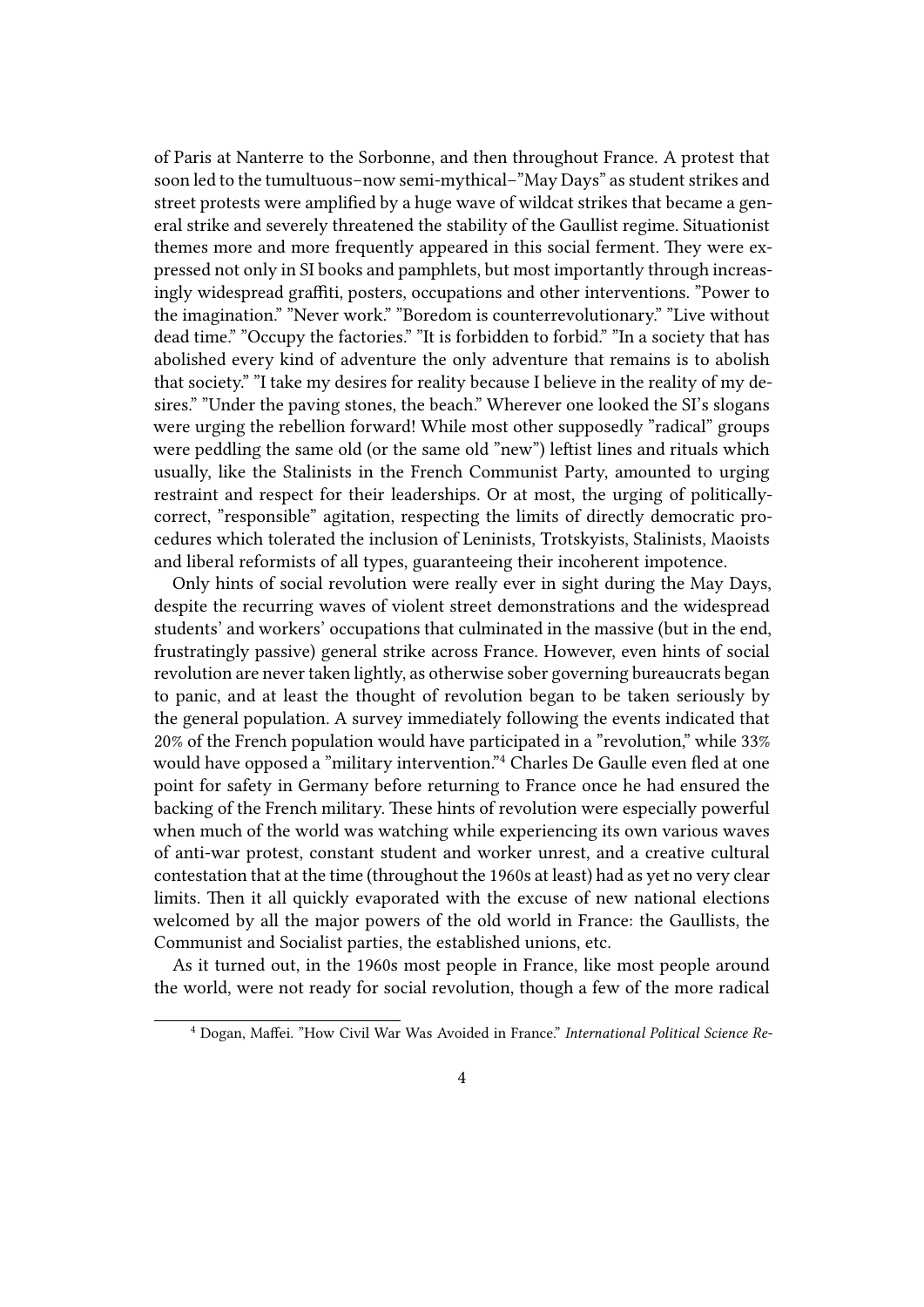of the French anarchists, the Enrages and the Situationists had made a decent effort to move their world in that direction. In the end, neither the more radical of the anarchists nor the Enrages and Situationists proved to be up to the task. And the historic trajectory of radical activities through the ensuing half century is still grappling with the question of just what it will take. But it remains hard to argue that, among those who even tried, it wasn't the Situationists who were able to take the highest ground in those heady May Days in 1968.

### **The Situationist reality**

The Situationist International, created in 1957, was a grouping of various artists from a number of tendencies–influenced by Dada, Surrealism and the Lettrists– who to one degree or another wished to suppress art as a specialized activity and realize art in everyday life. The group published a journal titled Internationale Situationiste from its beginning, founded by Guy Debord, who was the dominant (and sometimes domineering) personality within the organization. At first, the Situationist emphasis was largely a continuation of the radical Lettrist investigations into filmmaking, psychogeography $^5$  and unitary urbanism, $^6$  including the development of a theory and practice of creating situations, in conjunction with the practice of derive (unplanned drifting, following the influences of one's environment) and detournement (a practice of subversive diversion, reversal or recontextualization of commoditized cultural elements). But the membership changed frequently, sometimes drastically, over the life of the organization with exclusions and denunciations becoming far more the rule than the exception. And with the changes in membership came changes in emphasis and direction. Of the original founders only Debord himself was left at the dismal end.<sup>7</sup>

*view/Revue internationale de science politique*, vol. 5, #3: 245-277.

<sup>&</sup>lt;sup>5</sup> In his 1955 essay, "Introduction to a critique of urban geography" (originally appearing in *Les Levres Nues* #6), Guy Debord suggests that: "Psychogeography could set for itself the study of the precise laws and specific effects of the geographical environment, consciously organized or not, on the emotions and behavior of individuals. The adjective sychogeographical, retaining a rather pleasing vagueness, can thus be applied to the findings arrived at by this type of investigation, to their influence on human feelings, and even more generally to any situation or conduct that seems to reflect the same spirit of discovery." (Ken Knabb, editor and translator, *Situationist International Anthology*, 1989, p. 5.)

<sup>6</sup> Unitary urbanism consists in an experimental "critique of urbanism" that "merges objectively with the interests of a comprehensive subversion." "It is the foundation for a civilization of leisure and play." (unattributed, "Unitary Urbanism at the end of the 1950s," *Internationale Situationiste*, #3, December 1959.)

<sup>7</sup> By the time the SI disbanded in 1972 Guy Debord and Gianfranco Sanguinetti (relatively new to the organization) were the only remaining members.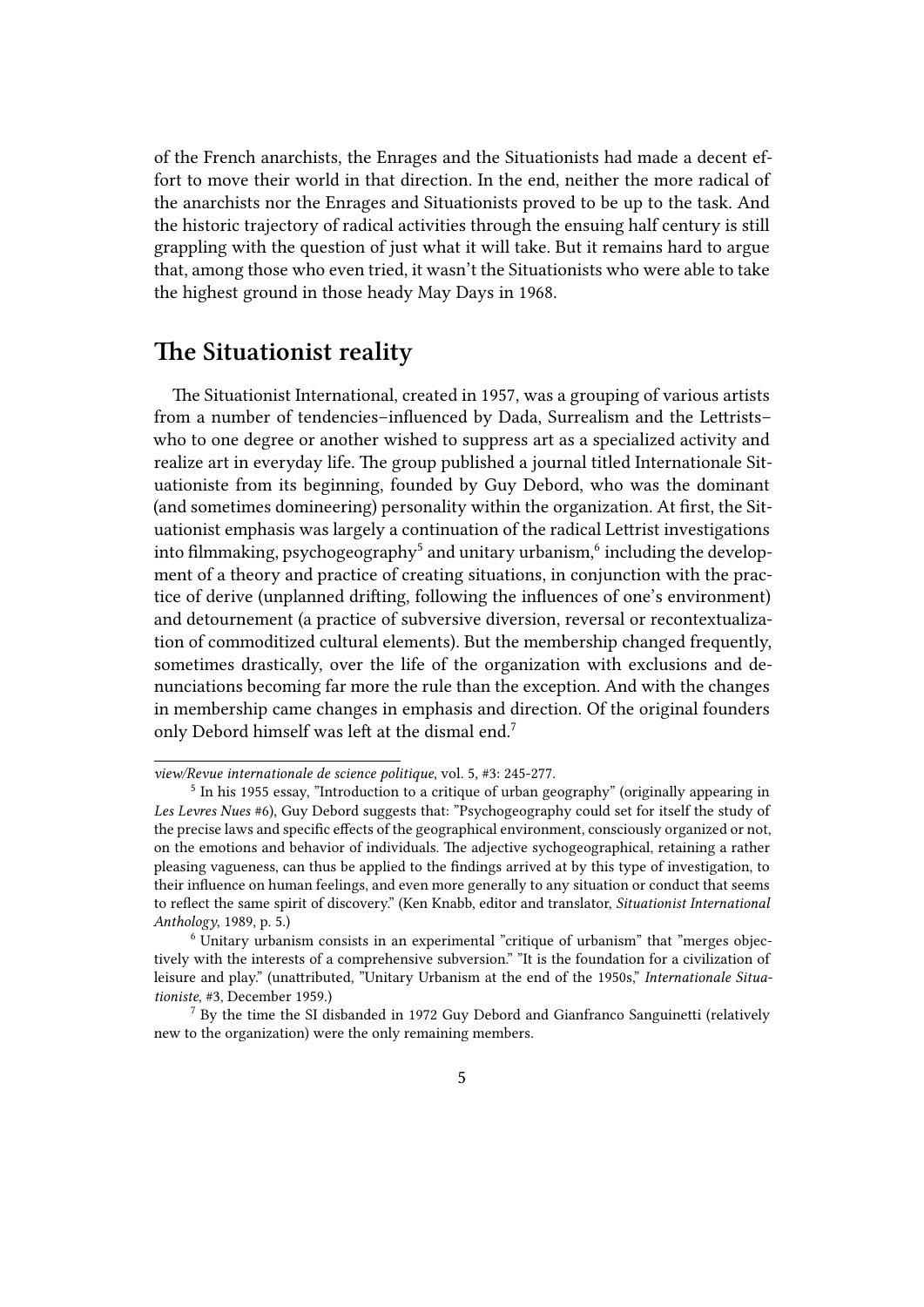Fairly early on there was an increasing split between those pushing more and more to radicalize the organization under the leadership of Debord (who after 1959 abandoned his own filmmaking for the duration), and those who intended to continue functioning as radically subversive, but still practicing, artists–like the Danish painter and sculptor Asger Jorn, his brother Jorgen Nash, the Dutch painter and (hyper-) architect Constant Nieuwenhuys. The radical artists regrouped in a number of directions, including around Jacqueline de Jong's Situationist Times, published from 1962 to 1964 (in 6 issues), and Jorgen Nash's Situationist Bauhaus project, not to mention their influence on the Dutch Provo movement. The poeticartistic radicals, on the other hand, continued the SI itself under the influence of Debord's developing synthesis of Marxism and Lettrism. (Of note, a central player, Asger Jorn, left the SI in 1961. But as a good friend of Debord who continued to fund the SI, as well as being the companion of Jacqueline de Jong and brother of Jorgen Nash, his loyalties remained divided.) It was during and after the development of these original splits and the redirection of the SI that Raoul Vaneigem (in 1961) and most of the other non-artist radicals–including Mustapha Khayati, Rene Vienet, $^8$  Rene Riesel $^9$  and Gianfranco Sanguinetti $^{10}$ –signed on to the project.

From its beginning the Situationist International fully embraced a practice of scathing critique and scandalous subversions. And at the same time, initially through the impetus of Guy Debord, the SI at least attempted to incorporate and integrate many of the more radical social ideas of the time into its critical theory. Before the SI appeared, the Lettrists had already become notorious for the blasphemous 1950 Easter Mass preaching the death of God at the Cathedral of Notre Dame by ex-seminary student Michel Mourre.<sup>11</sup> The subsequently-organized Lettrist International (including Debord) launched its own little blasphemous attack on the aging cinema icon Charlie Chaplin in 1952, interrupting his press conference by scattering leaflets titled "No More Flat Feet." By the time the SI had set-

<sup>8</sup> Rene Vienet is the listed author of *Enragés and Situationists in the Occupation Movement: Paris, May, 1968*, essentially the SI's account of its activities during the May Days, written in collaboration with others in the group.

 $^9$  Rene Riesel was one of the Enragés at Nanterre who went on to join the SI.

<sup>&</sup>lt;sup>10</sup> Gianfranco Sanguinetti is notorious for his post-Situationist activities, most importantly, his scandalous authorship–under the pseudonym Censor–of *The Real Report on the Last Chance to Save Capitalism in Italy*, which was mailed to 520 of the most powerful industrialists, academics, politicians and journalists in Italy, purporting (as an assumed pillar of Italian industrialism) to support the practice of state security forces using terrorism under cover in order to discredit radical opposition. When Sanguinetti revealed his authorship he was expelled from Italy.

 $11$  This episode led to a split in the Lettrists and the later founding of the more radical Lettrist International, which itself was one of the founding groups of the Situationist International. Debord was a member of the Lettrist International. Unfortunately, it's reported that a quick-thinking organist drowned out most of the Notre-Dame intervention.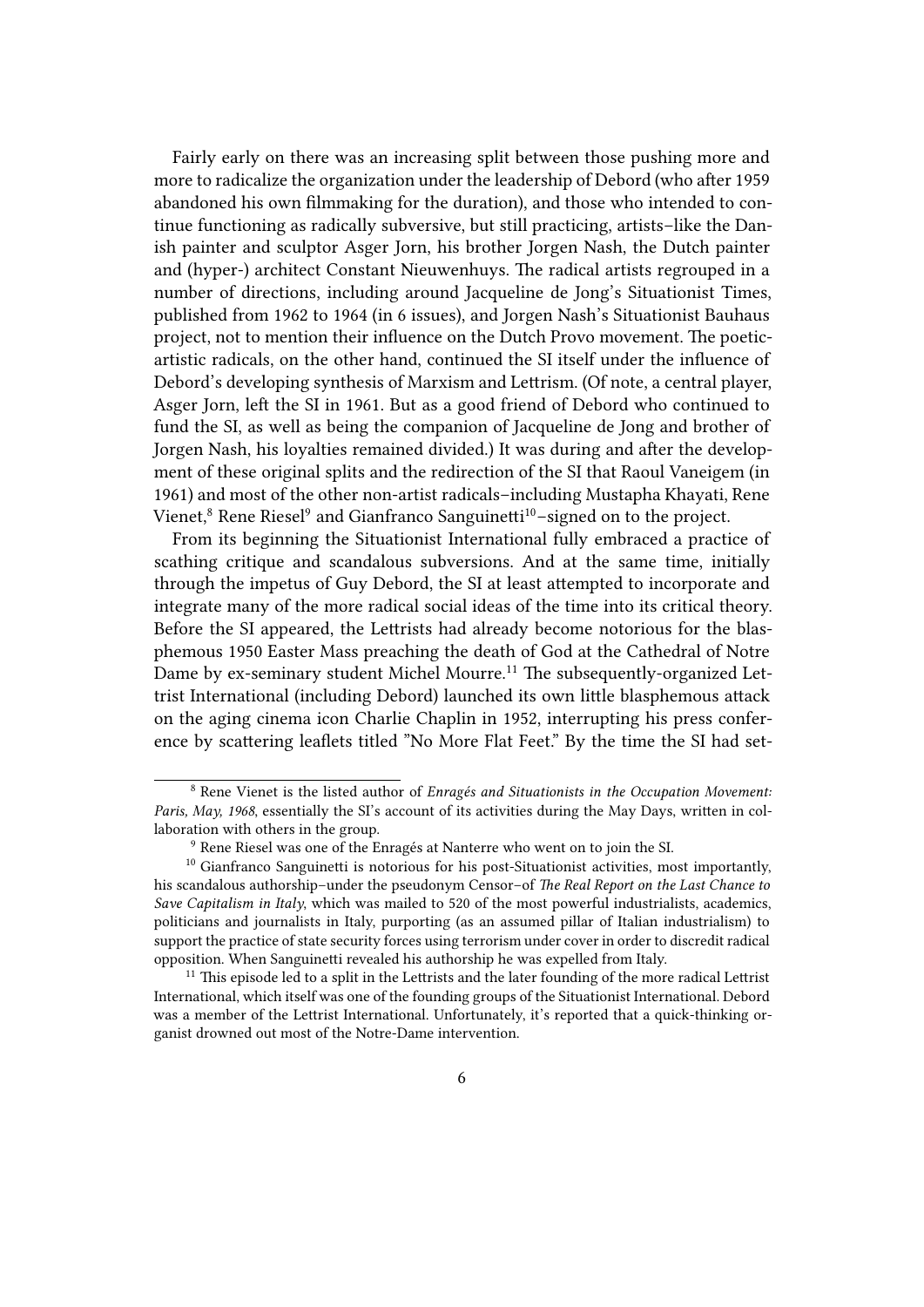tled on its final radical trajectory, explosive events like the 1966 through 67 Strasbourg scandal–which culminated in the funding and distribution of 10,000 copies of Mustapha Khayati's Situationist attack On the Poverty of Student Life<sup>12</sup> by the University of Strasbourg Student Union–were inevitable. The massive SI graffiti, postering and publishing campaigns from March through May of 1968 can be seen as the culmination of this line of attack.

At the same time, the SI's exploration, incorporation and integration of scandalously radical social theory paralleled its practice of subversive scandal. Although the backbone of Situationist theory remained Marxist, it was at least a Marxism staunchly critical of Leninist, Trotskyist, Stalinist and Maoist ideology and bureaucracy, and a Marxism at least partially open to many of the more radical currents marginalized or defeated by the great Marxist-inspired counterrevolutions experienced around the world. Along with the avant-garde art movements like Dada and Surrealism, there was room for at least the mention of a diversity of anarchists and dissident non-Leninist Marxists, radical poets, lumpen terrorists, and even transgressive characters like Lautreamont and de Sade in the Situationist pantheon. It can be argued that it was the coupling of its penchant for scandalous incitements with its shift from experimental artistic practices to developing a more and more radically critical theory that made for whatever lasting success the SI attained. Certainly, the creatively subversive gestures without the radically critical theory, or the radically critical theory without the creatively subversive gestures would never have captured imaginations as did their serial combination and recombination. It should also be noted that although the SI obviously was not the creator of the May Days in 1968 France, the SI was the only organized group which had announced the possibility of events like these, and which was actively agitating for them before they occurred. Although some pronouncements by Debord and other Situationists, and some comments by enthusiastic "pro-situationists"<sup>13</sup> after the fact sometimes bordered on megalomania, at least there were reasons for misjudgments about the SI's actual effectiveness. They were not merely figments of imagination.

<sup>&</sup>lt;sup>12</sup> The full title is *On the Poverty of Student Life considered in Its Economic, Political, Psychological, Sexual, and Especially Intellectual Aspects, with a Modest Proposal for Doing Away With It*. Mustapha Khayati was the main, but not the sole, author.

<sup>&</sup>lt;sup>13</sup> "Pro-situationist" or "pro-situ" was the (sometimes derisive) label given by Situationists to those who (often uncritically, or less than fully critically) supported and promoted Situationist ideas and practices as they (often incompletely) understood them, rather than constructing their own autonomous theoretical and practical activities. This includes most of the Situationist-inspired activities in the SF Bay area in the 1970s wake of the SI's own dissolution. There was a proliferation of tiny pro-situ groups like the Council for the Eruption of the Marvelous, Negation, Contradiction, 1044, the Bureau of Public Secrets, Point Blank!, The Re-invention of Everyday Life and For Ourselves. Most Situationist-influenced anarchists at the time (for example, Black & Red in De-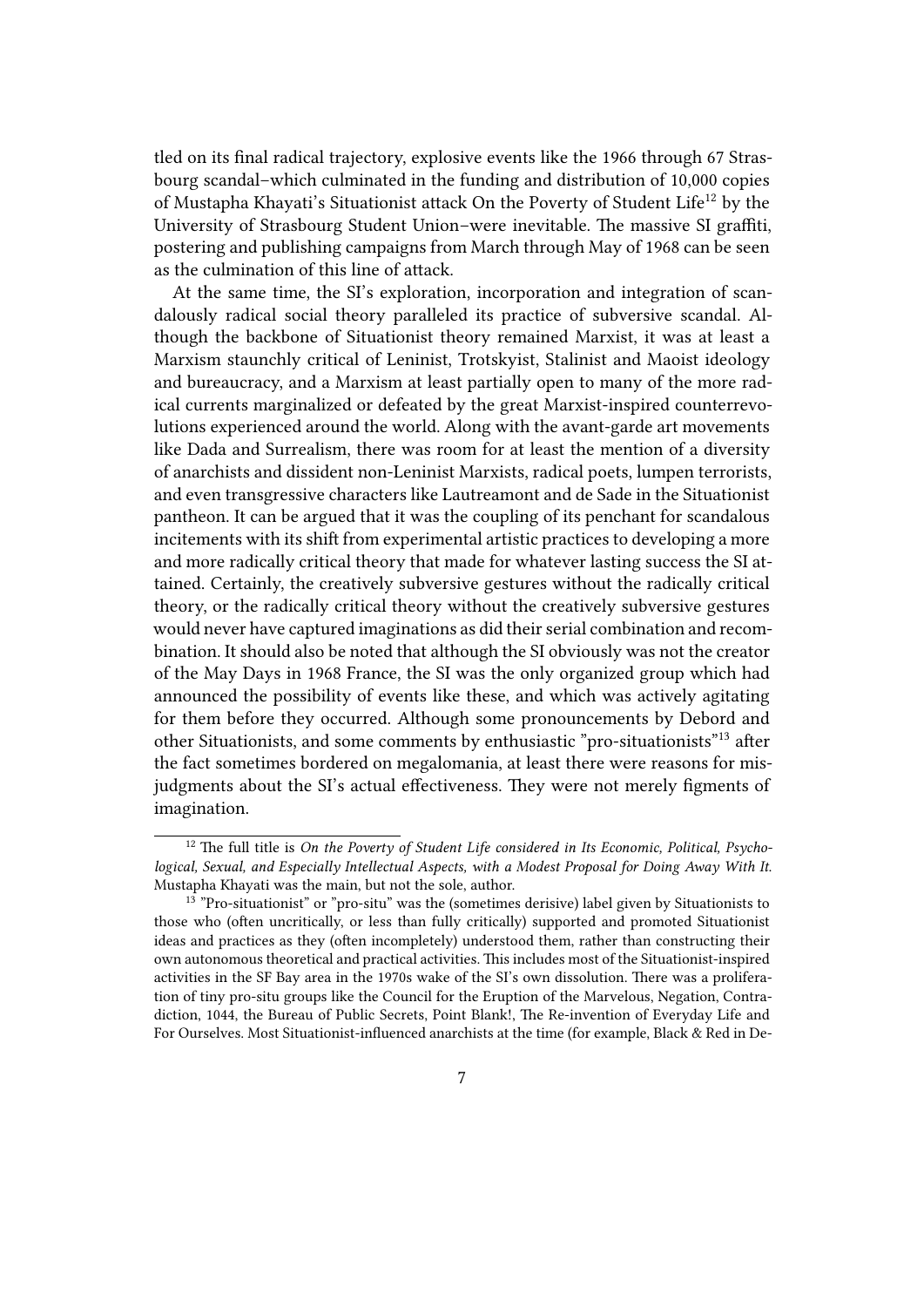### **The SI theorists: Guy Debord or Raoul Vaneigem**

That the two most important theorists of the SI were Guy Debord and Raoul Vaneigem is indisputable. Of what their contributions (and their relative values) consisted is another matter. At first, during the heat of the struggles in France the meanings of their contributions were generally considered to be so similar as not to require much analysis. However, it didn't take long–especially after Vaneigem left the SI in 1970–for divergent lines of interpretation to form and attributions or accusations of "Vaneigemism" and "Debordism" to begin flying in some quarters. The pro-Debordists tended to emphasize the overriding importance of Marxism to the Situationist project, along with a resulting accompanying emphasis on sociological analysis and critique of class society centering on Debord's concept of the spectacle. It was also from this direction that most talk of Vaneigemism seems to have come (in fact, I have yet to come across anyone claiming to similarly criticize Debord based on any ideas or analyses from Vaneigem). The so-called "Vaneigemists" seem to be lumped into this category on the basis of an alleged tendency to see potential signs of total revolt in minor or partial refusals within everyday life, $14$  along with a resulting exaggeration of the potentialities of radical subjectivity for the construction of an intersubjective revolutionary subject. At its extreme, the argument equates radical subjectivity with attempts at narrowly "personal liberation" or even bourgeois egoism, implying that any true participation in the construction of a collective revolutionary subject demands the complete subordination of one's personal life to a rationalist conception of revolution.<sup>15</sup> While the former argument would seem to be largely a question of emphasis (just how important can refusals within everyday life actually be for potential social revolutionary upsurges in com-

troit, and a bit later John & Paula Zerzan's Upshot, the *Fifth Estate* group, Bob Black's Last International, the group around *Anarchy: A Journal of Desire Armed*, and others) stood apart from these interesting attempts to carry on the Situationist project in a very different North American social, political, economic and cultural situation, if for no other reason than basic disagreements with the SI's Marxism, councilism, fetishization of technology, ideological rationalism, inadequate ecological critique and seemingly complete ignorance of indigenous resistance. (Which is not to say that Situationist-influenced anarchists didn't have their own, often equally-debilitating problems.)

<sup>14</sup> See Ken Knabb's translator's introduction to the third chapter of Raoul Vaneigem's *From Wildcat Strike to Total Self-Management*, included in Knabb's Bureau of Public Secrets web site at: http://wwwbopsecrets.org/CF/ selfmanagement.htm

<sup>&</sup>lt;sup>15</sup> "Vaneigemism is an extreme form of the modern anti-puritanism that has to pretend to enjoy what is supposed to be enjoyable…Vaneigemist ideological egoism holds up as the radical essence of humanity that most alienated condition of humanity for which the bourgeoisie was reproached, which 'left remaining no other nexus between man and man than naked self-interest'…"– page 256 of Ken Knabb, "The Society of Situationism" published in *Public Secrets* (Bureau of Public Secrets, 1997).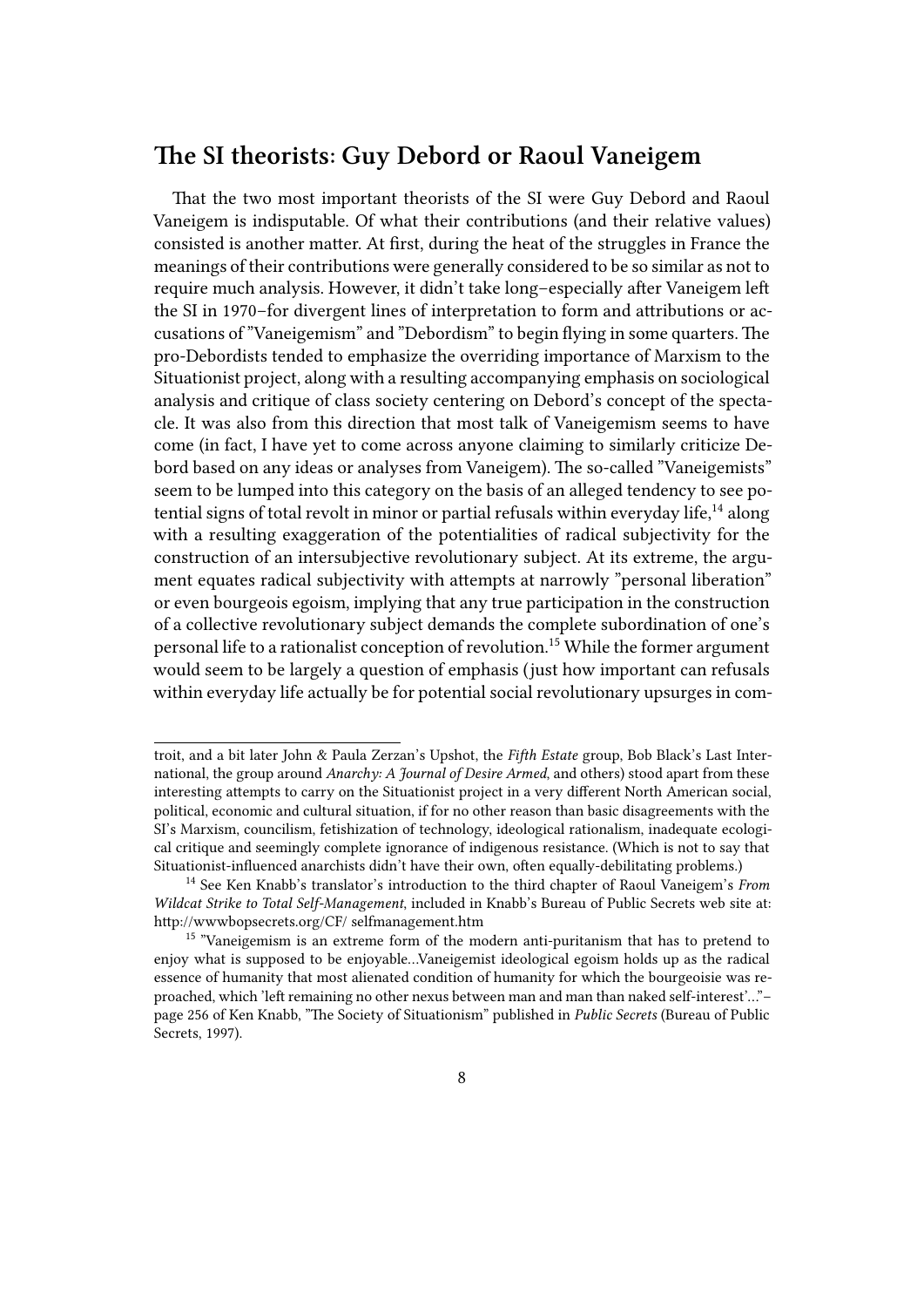parison to mass sociological factors), the latter appears to verge on the negation of most of what is distinctive and innovative within the Situationist project!

At the least these conflicts reveal an underlying tension that was never resolved within the SI. This underlying tension between the sociological and the personal, between the idea of a collective or social revolutionary project and a revolution of everyday life, still remains the central unresolved problem of the libertarian social revolutionary milieu to this day. (The impossibility of including and incorporating any critique of everyday life in the authoritarian, bureaucratic and inevitably unimaginative mainstream left is one major reason for its own steady decline.) The unfinished synthesis and critique of the SI is just one of many unfinished syntheses and critiques which litter radical history from 1793 to 1848, from 1871 to the great revolutionary assaults of the 20th century in Mexico, Russia, Germany, Italy, China and Spain. Certainly, as Vaneigem argues in his *Treatise*, there has to have always been "an energy…locked up in everyday life which can move mountains and abolish distances." Because it is never from purely sociological forces that revolutions spring. These forces themselves are mere abstract, symbolic formulations concealing the everyday realities, choices and activities of millions of unique individual persons in all their complexity and interwoven relationships.

Despite Guy Debord's increasing fascination with the austere, rationalistic sociological theorization revealed in *The Society of the Spectacle*, his entire commitment to the critique of art and everyday life, and his genuine search for new forms of lived radical subversion guarantee a substantial understanding of the central importance of Vaneigem's work for radical theory. Still, though I know of no libertarian radicals who deny the critical importance of Debord's work, there remain plenty who minimize, or even denigrate, the importance of Vaneigem's. What is it in Vaneigem's poetic investigations of the insurrectionary and social revolutionary possibilities of refusal and revolt in everyday life that so threaten these would-be libertarians? Could it be that these supposedly radical libertarians–whether "social" anarchists or some form or other of non-orthodox Marxists–may not be so different from the decaying mainstream left as they imagine?

Whereas Debord used his *Society of the Spectacle* largely to update Lukacsian Marxism by elaborating the sociological connections between some of the more important aspects of modern capitalism,<sup>16</sup> Vaneigem sought in his *Treatise on Etiquette for the Younger Generations* to elaborate the subjectively-experienced, phenomenal connections between most of these same aspects of capitalist society. In *Society of the Spectacle* this meant Debord focused on: description of contemporary capital developing new forms of commodity production and exchange, the increas-

<sup>16</sup> Debord borrowed heavily from the *Socialisme ou Barbarie* group's flirtation with council communism, or councilist social democracy. He was a member of S. ou B. for a time.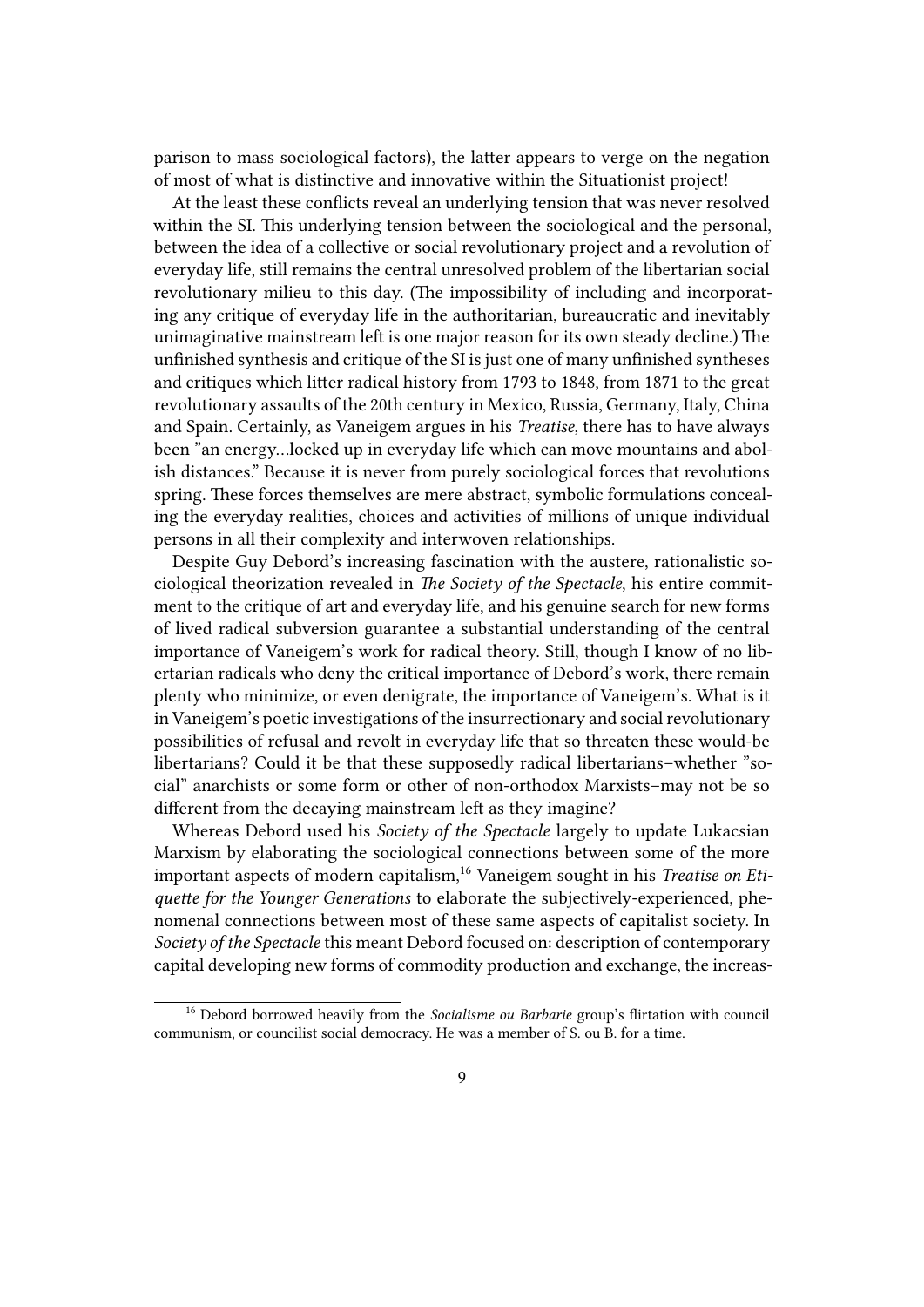ing importance of consumption over production, the integration of the working class through new mechanisms of passive participation, particularly the development of spectacular forms of mediation -communication and organization, and the overarching integration of these new forms of production and exchange in a continually developing, self-reproducing sociological totality which he called "spectacular commodity society." Vaneigem's innovation is the systematic description of these same developments from the other side, the side of lived subjective experience in everyday life: phenomenal descriptions of humiliation, isolation, work, commodity exchange, sacrifice and separation he has himself undergone or suffered, which help readers interpret their own experiences similarly.

#### **Raoul Vaneigem and the revolution of everyday life**

Raoul Vaneigem's *Treatise* was a first, exploratory 20th century attempt at the descriptive phenomenology of modern slavery and its refusal.<sup>17</sup> Through the *Treatise* Vaneigem urged rebellion against this enslavement through the refusal of work and submission, along with the reappropriation of autonomous desire, play and festivity. This phenomenology of lived rebellion was soon played out in the protests, occupations, graffiti, and the general festivity of the 1968 Paris May Days–within mere months of its initial publication. This is what makes Vaneigem still exciting to read a half century later.

A look at the wide variety of the most popular slogans and graffiti from the May Days in Paris–the ones that captured people's imagination and gave the period its magic–makes it hard to ignore the fact that the emotional power they expressed (and still express) was based primarily on the excitement of the new focus on changing everyday life. And that Vaneigem's *Treatise* was probably their most common source. Largely gone were the old leftist slogans exhorting workers to sacrifice for the advancement of their class organizations, to put themselves at the service of their class leaders, or to build a new society by helping class organizations take over management of the old one. Instead, people were exhorted to organize themselves directly on their own not only outside of the ruling organizations, but also outside of the pseudo-oppositional organizations of the left. And not with the relatively abstract political goal of building systems of Socialism or Communism, but with the here and now, practical goal of organizing their own

 $17$  Vaneigem's is so far the best update of Max Stirner's original nineteenth century phenomenology of modern slavery and autonomous insurrection, *Der Einzige and Sein Eigenthum*, mistranslated into English as *The Ego and Its Own*. (A more accurate translation would be *The Unique and Its Property*.) Although Vaneigem mentions Stirner in his text, it is unclear how well he understands Stirner's intent, and how much he has been influenced by Stirner.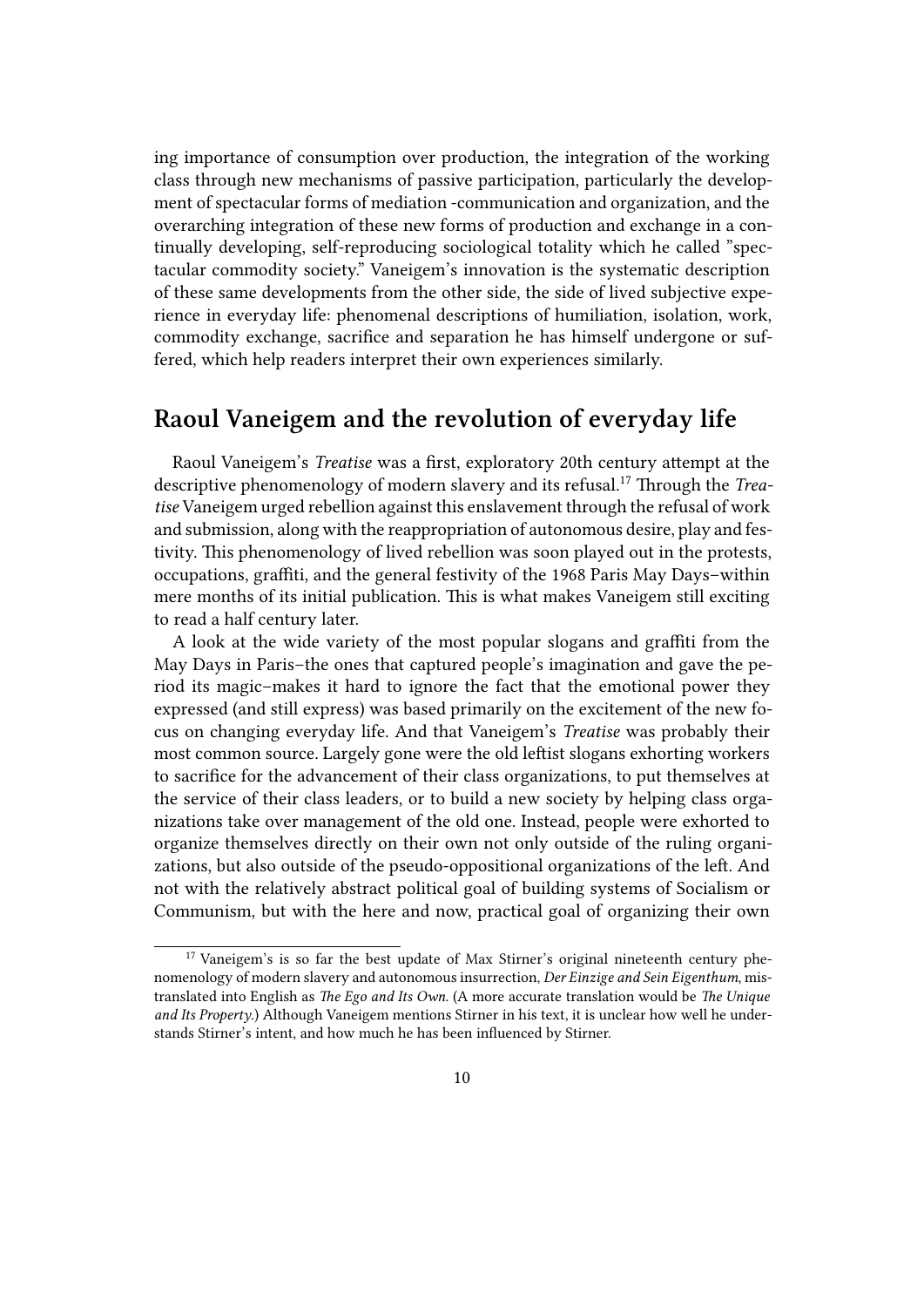life-activity with other rebels directly and without giving up their initiative and autonomy to representatives and bureaucrats.

This refusal of representation and bureaucracy, along with the emphasis on autonomous desire, play and festivity obviously has much more in common with the historical theory and practice of anarchists than with most Marxists. In fact, Marxists of the old left and the new will often be the first to point this out–and criticize it. But there still remains a surprisingly large area of crossover and cross-pollination between the multitude of creative, grass-roots movements, rebellions and uprisings within the broad libertarian milieu and some of the more libertarian-leanings of the minority traditions within Marxism. Of the latter, it was the council communists in particular, whose politics were largely adopted by the SI. And this is where the deep ambiguity of the SI is based. All of Marxism–including its dissenting minorities, and all of its myriad splinters, both mainstream and marginal–is fundamentally based upon the unavoidable sociological perspectives of species, society and class.

All Marxism begins and ends with these abstractions.This is counter to the broad libertarian tradition, where actual people–with all their messy lives and struggles, hopes and dreams–are necessarily the center of theory and practice. This is the real "unbridgeable gap"–as the sectarians so love to put it. But it is between the ideologically constructed, abstract subjectivity of reified concepts (like society and the proletariat) and the actual, phenomenal, lived subjectivity of people in revolt together. The SI was never able to overcome this divide.

Nor was Vaneigem's *Treatise*. But Vaneigem did make it farther than anyone else at the time in his text. If it hasn't yet ever been made clear enough, then now is the time to finally put to rest the necessarily ideological nature of any and every reified collective subject, whether religious, liberal, Marxist, fascist or nationalist, reactionary or revolutionary. And this isn't a question of adopting a methodological individualism over a methodological holism. One or the other may or may not be an appropriate choice for any particular specific investigation or analysis, depending upon one's goals. But beginning with a reality defined in terms of an abstracted species, society or class makes no more sense than beginning with a reality defined in terms of abstract individuals. The only reason sociological investigations, analyses and theories can tell us anything beyond the most obvious banalities is the extent to which they reflect the dominant forms of enslavement in a society of modern slavery. "Scientific," "objective" descriptions incorporating sociological explanations for mass human behavior depend upon predictable patterns of human action based upon broad social dictates of conduct, codified and enforced by institutions of domination. They are sociologies of mechanical human behavior. No significant, non-trivial sociology of autonomous self-activity is possible, since there is no possibility of predicting genuinely free, autonomous activity.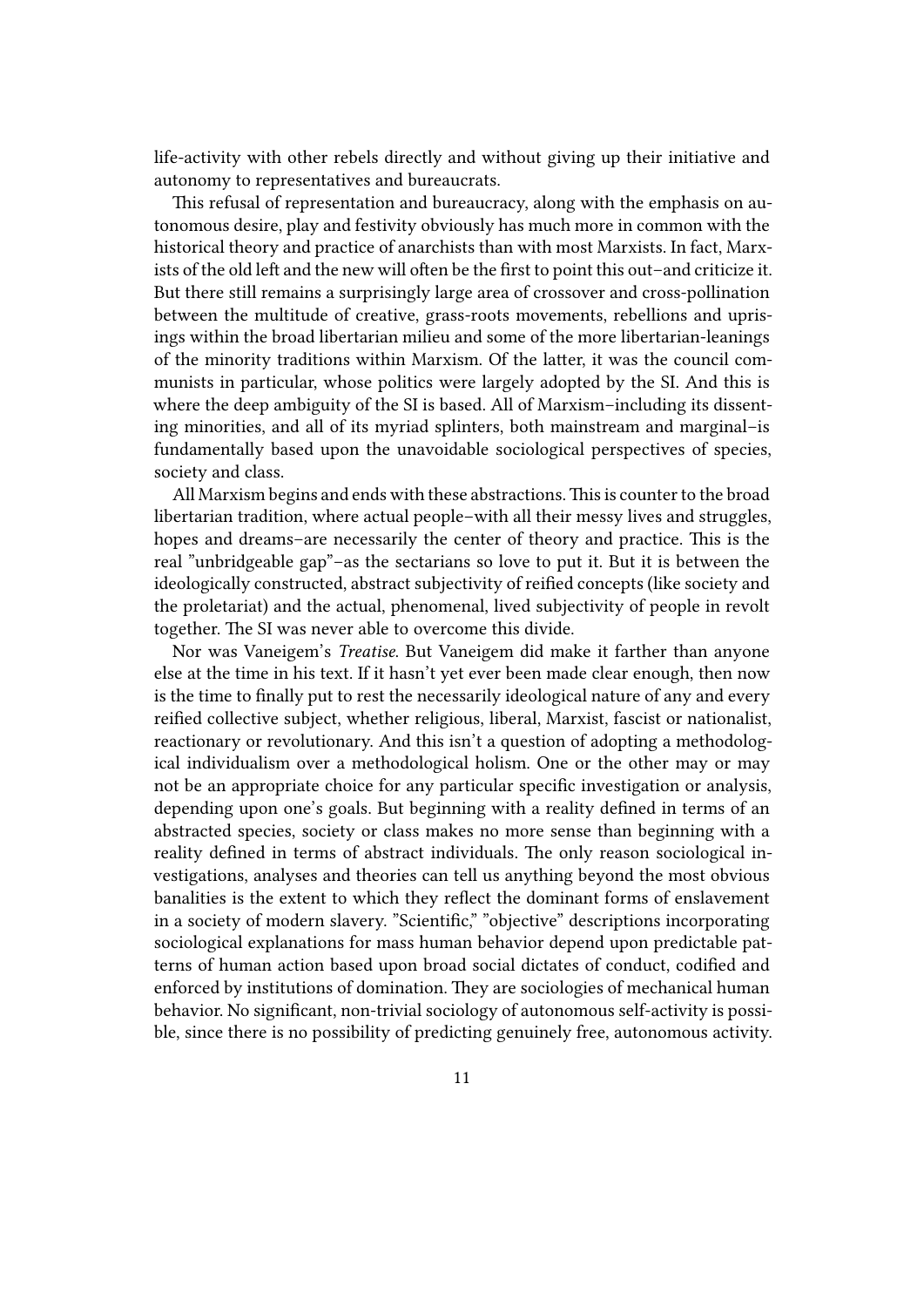This means that while Marxism may attempt to investigate, analyze and interpret human activity under the institutions of modern slavery–using scientific, dialectical or any other semi-logical means–it can tell us very little of any detailed significance about what the abolition of capital and state might actually look like. And to the extent that Marxist ideologies demand any particular forms, stages or means of struggle they will always necessarily make the wrong demands. Because the only right forms, stages and means of struggle are those chosen by people in revolt constructing their own methods. Council communism, as a form of Marxism, is not essentially different from the other ideologies of social democracy on this score. Nor, for that matter, are all the various ideological variations of anarchism struggling for an increased share in the ever-shrinking leftist-militant market.

Vaneigem himself understands to a great degree what is at stake here. This is one major reason Vaneigem's text still inspires anarchists around the world. And the reason we decided to serialize the original translation of his *Treatise* in *Anarchy: A Journal of Desire Armed* back in the '80s. As he explains in his introduction:

"From now on the struggle between subjectivity and what degrades it will extend the scope of the old class struggle. It revitalizes it and makes it more bitter. The desire to live is a political decision. We do not want a world in which the guarantee that we will not die of starvation is bought by accepting the risk of dying of boredom."

#### And, in the first chapter of his *Treatise*:

"The concept of class struggle constituted the first concrete, tactical marshaling of the shocks and injuries which men live individually; it was born in the whirlpool of suffering which the reduction of human relations to mechanisms of exploitation created everywhere in industrial societies. It issued from a will to transform the world and change life."

Class struggle is not a metaphysical given. It is the cumulative result of actual flesh-and-blood personal decisions to fight enslavement or submit to it. Those who wish to reduce these personal decisions to effects of social laws, metaphysical principles, psychological drives or ideological dictates are all our enemies to the extent that we refuse to submit. And we do refuse.

Raoul Vaneigem's *Treatise on Etiquette for the Younger Generations* is now available from LBC Books–the publishing arm of Little Black Cart Distribution–at: http://lbcbooks.com/ 310 pages, Digest format. \$12